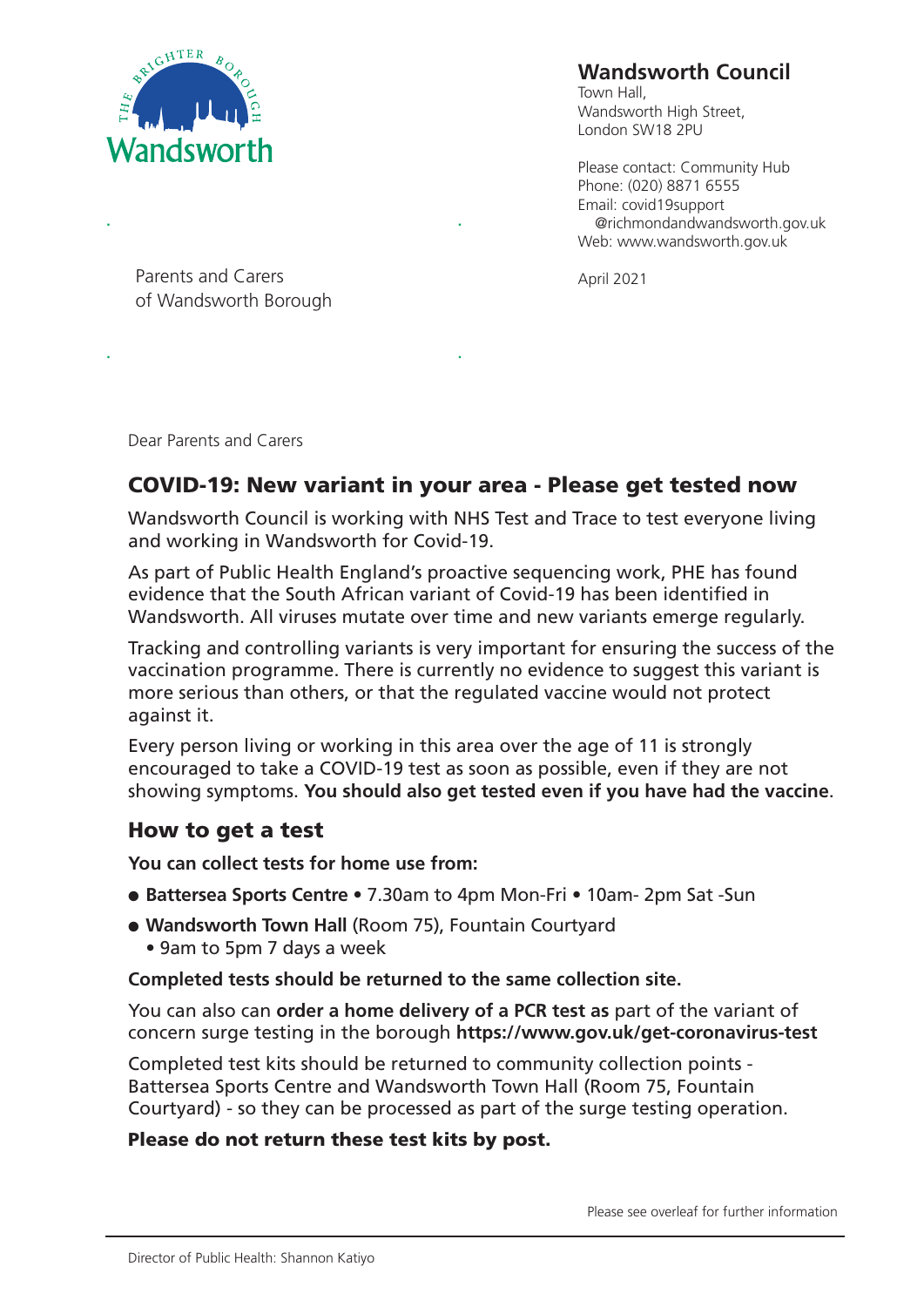You can **get tested at sites** across Wandsworth including 23 pharmacies.

**PCR testing is currently available at:**

- **. Mount Clare House, Minstead Gardens, Roehampton**
- **. Tooting Leisure Centre, Greaves Place, Tooting**
- **.** Wandsworth Town Hall Car Park, Wandsworth High Street
- **.** Putney Leisure Centre, Dryburgh Road, Putney
- l **67 Fernlea Road** rear car park
- **.** Martley House rear car park, Patmore Street

Tests at all these sites and the pharmacies are **by appointment only**.

For more information on opening hours, how these sites operate, which pharmacies are offering tests and to book an appointment visit **www.wandsworth.gov.uk/surge-testing**

Please also check here for updates on testing and the latest information.

#### **How to register your test**

Once you have been tested, **it's really important that you register your test so you can get your result**.

To register their test, people should visit **https://test-for-coronavirus.service.gov.uk/register-kit** 

- and have the following information in hand:
- $\bullet$  The test kit barcode for the test they are registering
- Personal details, including address, email address and mobile number (for themselves or the person they are registering the kit for)
- $\bullet$  The test site postcode if they are getting tested at a test site

**If you have symptoms,** you can get tested at one of several symptomatic local test sites across Wandsworth. Again, you must book an appointment at www.gov.uk/get-coronavirus-test or call 119.

You can book online on someone else's behalf if they can't do so themselves. People who are unable to book online, and don't know someone who can book for them, can call 020 8871 6555 from Monday to Friday, 9am to 5pm for help.

**Anyone who tests positive must self-isolate immediately** and pass on details of their contacts to NHS Test and Trace when contacted. Positive tests will then be examined in a laboratory to determine whether any of them are the variant first identified in South Africa. This will help gain a better understanding of how prevalent the variant is and whether community transmission is taking place.

The more cases of the variant we find, the better chance we have at suppressing it. Please help to keep your community safe by getting tested so we can find the variant and protect you and your loved ones.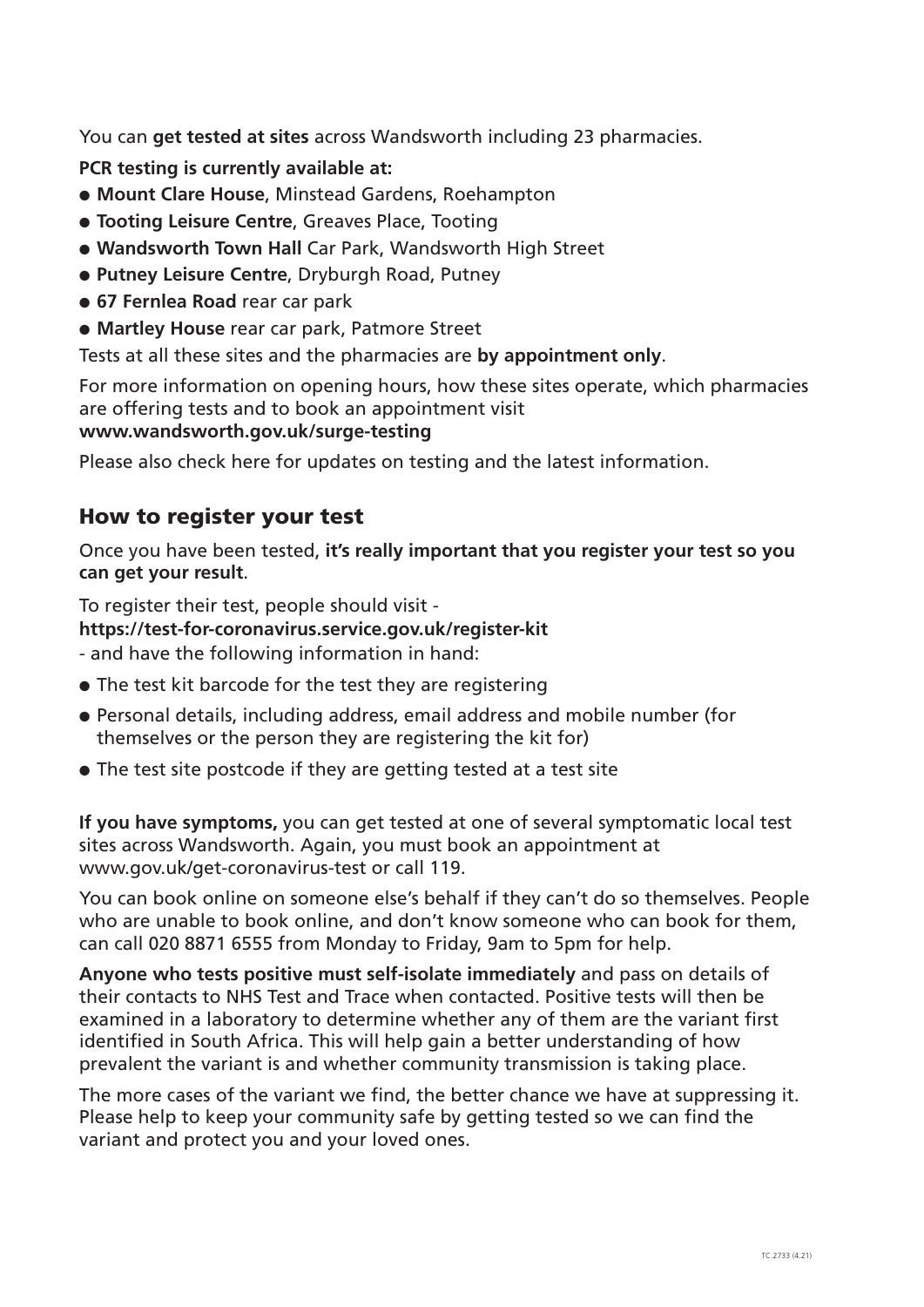You can find out more about the financial support which is on offer here: **www.wandsworth.gov.uk/discretionary-support-grants**

Meanwhile, when leaving your home, please continue to follow the national guidance on current restrictions. If you do need to leave the house please continue to follow the 'hands-face-space' rule. The way to control this virus is the same, whatever the variant. It will not spread if we avoid close contact with others. Wash your hands, wear a mask, keep your distance from others, and reduce your social contacts.

Kind regards

S. Katrip

**Shannon Katiyo** Director of Public Health, Wandsworth Council

# **For further information please visit:**

**www.wandsworth.gov.uk/covid-19-information-and-advice** 

**www.wandsworth.gov.uk/covid-19-vaccine** 

## **What support is available?**

For those who are struggling with finances as a result of COVID-19, you can apply for the Council's discretionary support grant by visiting: **www.wandsworth.gov.uk/discretionary-support-grants**

If you test positive and have to self-isolate, visit: **www.wandsworth.gov.uk/isolation-payment**

If you need urgent support please contact our Community Hub: Call **020 8871 6555**, open Monday to Friday, 9am to 5pm, or email **covid19support@richmondandwandsworth.gov.uk**

To receive the latest updates on the Coronavirus in Wandsworth, sign up for the weekly e-newsletter Brightside Online at **wandsworth.gov.uk/chooseyournews**



**STAY ALERT > CONTROL THE VIRUS > SAVE LIVES**